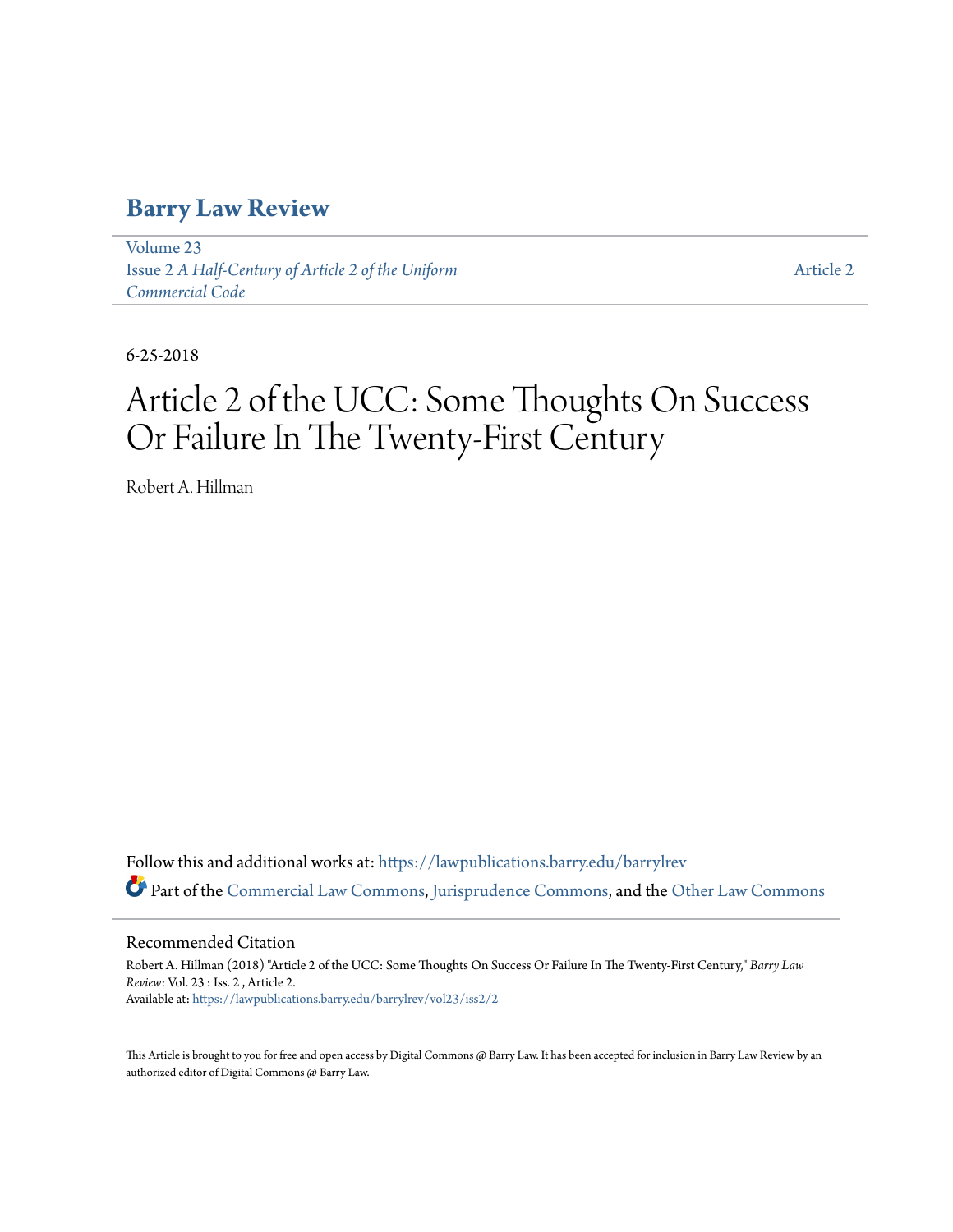## **ARTICLE 2 OF THE UCC: SOME THOUGHTS ON SUCCESS OR FAILURE IN THE TWENTY-FIRST CENTURY**

#### *Robert A. Hillman\**

1

I am pleased to contribute to this symposium in honor of Bob Summers and Jim White, whose treatise on the Uniform Commercial Code (UCC or Code) has educated countless lawyers and law students for almost fifty years on the intricacies of commercial law.<sup>1</sup> A good portion of the treatise focuses on Article 2, Sales, which is fitting because Article 2 continues in the twenty-first century to generate a large amount of the litigation that the treatise so ably covers. The volume of litigation on Article 2, along with the rise of e-commerce, raises the question of whether Article 2 can succeed in the twenty-first century. That is the subject of this essay.

There are, of course, many ways to measure success or failure of legislation. One strategy, applied here, is to evaluate Article 2 against the UCC's ambitious "purposes and policies" of simplifying, clarifying, and modernizing commercial law, supporting commercial practices, and promoting uniformity of the law among the states.<sup>2</sup> In doing so, I will adapt three questions, from criteria that I previously identified for determining when particular sections of Article 2 impede these goals and are ripe for revision<sup>3</sup>:

- 1. Does Article 2 continue to generate litigation?
- 2. Does Article 2 keep up with twenty-first century technology?

3. Does Article 2 impede twenty-first century commercial practices?<sup>4</sup>

Edwin H. Woodruff Professor of Law, Cornell Law School. Thanks to David Azimov for excellent research assistance.

<sup>1.</sup> I joined the four-volume practitioner's sixth edition of the treatise, *see* JAMES J. WHITE, ROBERT S. SUMMERS & ROBERT A. HILLMAN, UNIFORM COMMERCIAL CODE (Practitioner 6th ed. 2012) [hereinafter UCC TREATISE]. There is also a one volume student edition, *see* JAMES J. WHITE & ROBERT S. SUMMERS, UNIFORM COMMERCIAL CODE (Student 6th ed. 2010).

<sup>2.</sup> U.C.C § 1-103(a)(1)–(3) (AM. LAW INST. & UNIF. LAW COMM'N 2017).

<sup>3.</sup> See Robert A. Hillman, *Standards for Revising Article 2 of the U.C.C.: The NOM Clause Model,* 35 WM. & MARY L. REV. 1509 (1994). In 1994 the wheels were in motion to revise Article 2. The National Conference of Commissioners on Uniform State Laws (NCCUSL) appointed a study group charged with recommending whether to revise Article 2. NCCUSL and the American Law Institute (ALI) then appointed a drafting committee to revise the Article. Several years later, NCCUSL withdrew revised Article 2, and no state has enacted it. For one perspective on why revised Article 2 failed, written by the chair of the drafting committee, see Richard E. Speidel, *Revising UCC Article 2: A View from the Trenches*, 52 HASTINGS L.J. 607, 607–09 (2001).

<sup>4.</sup> Hillman, *supra* note 3, at 1514–18. I identified other criteria for revision as well, including whether an Article 2 section conflicts with other law such as Magnuson-Moss and the Convention on the International Sales of Goods (CISG), and whether states have enacted non-uniform amendments to a section.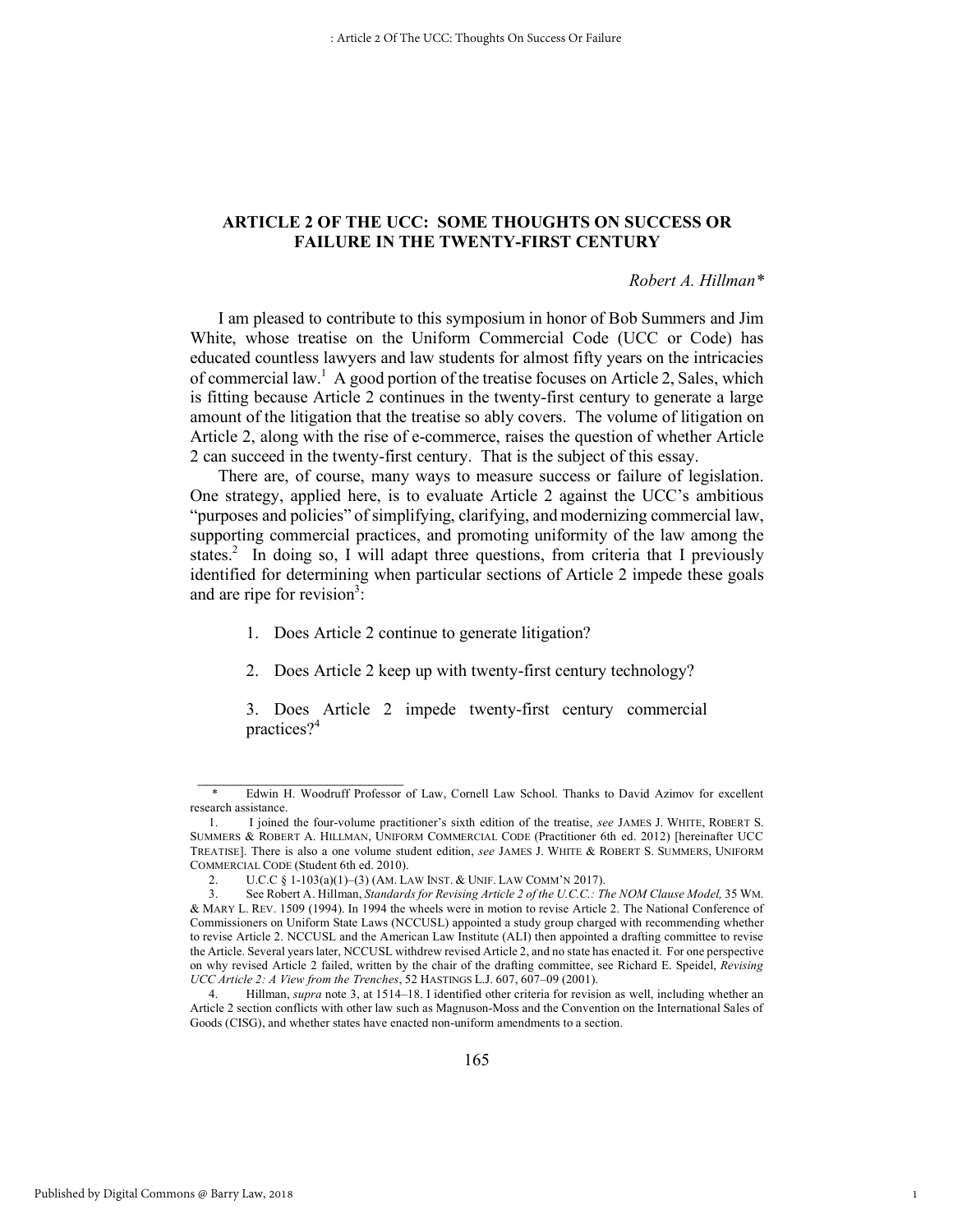These questions are obviously related, as we shall see. Based on the analysis of these issues, I will identify some problematic Article 2 sections, and some that need no tinkering. In the conclusion, I briefly consider next steps if the climate for revision of Article 2 is renewed.

#### **I. DOES ARTICLE 2 CONTINUE TO GENERATE LITIGATION?**

This question is obviously pertinent to the issue of whether Article 2 simplifies and clarifies sales law. If a section has spurred lots of litigation because of "inconsistent, vague, or ambiguous language," it has not succeeded to simplify and clarify the law nor to promote uniformity.<sup>5</sup> Here, I focus on provisions that generated litigation previously, where there is little reason to believe things will improve in the twenty-first century.

Previously, I singled out Section 2-207 as an obvious example of a section in need of revision and therefore a failure as written. I wrote:

Section 2-207, which deals with the "battle of the forms," comes to mind as a likely candidate for revision . . . . The section contains famously unclear language and has produced mountains of litigation, which, unfortunately, has not led to a breakthrough in analysis. This is not surprising. The original drafters took on a colossal challenge when they sought to supply the terms of a contract for parties whose inconsistent forms cross in the mail.<sup>6</sup>

I have little reason to reassess my thinking about Section 2-207, at least if businesses continue to utilize paper purchase orders and acknowledgment forms.<sup>7</sup> In fact, Section 2-207 cases still arise with some frequency.<sup>8</sup> Of course, reasons that a section generates litigation could exist independent of any lack of artfulness of the language of the section. For example, judging from the cases, merchants still heavily rely on their purchase order and confirmation practices that generate "battle of the forms" issues when the forms do not match. This practice simply may not be susceptible to effective regulation when the parties begin to perform the contract without having agreed on material terms. $9$  In addition, the drafters of Article 2 purposefully applied broad standards, such as materiality in Section 2-207(2)(b), that

 $\frac{1}{2}$  ,  $\frac{1}{2}$  ,  $\frac{1}{2}$  ,  $\frac{1}{2}$  ,  $\frac{1}{2}$  ,  $\frac{1}{2}$  ,  $\frac{1}{2}$  ,  $\frac{1}{2}$  ,  $\frac{1}{2}$  ,  $\frac{1}{2}$  ,  $\frac{1}{2}$  ,  $\frac{1}{2}$  ,  $\frac{1}{2}$  ,  $\frac{1}{2}$  ,  $\frac{1}{2}$  ,  $\frac{1}{2}$  ,  $\frac{1}{2}$  ,  $\frac{1}{2}$  ,  $\frac{1$ 

<sup>5.</sup> Hillman, *supra* note 3, at 1514–16.

<sup>6.</sup> Hillman, *supra* note 3, at 1514. "Unfortunately, [2-207] is like an amphibious tank that was originally designed to fight in the swamps but was sent to fight in the desert." 1 UCC TREATISE, *supra* note 1, at 79. For a recent case characterizing the section, *see* Frix v. Integrity Medical Systems, Inc., 2017 WL 4171987, at \*8 (W.D. Tenn. July 21, 2017) ("No provision of the UCC, at least in Article 2, can match the battle of the forms provision for opportunities to ensnare parties and even the occasional court.").

<sup>7.</sup> But *see infra* note 44 and accompanying text (technology may decrease the number of 2-207 cases in the future).

<sup>8.</sup> In the last five years or so, Jim White and I have prepared pocket parts for the UCC Treatise. We have included close to 65 cases that apply Section 2-207. Of course, this does not take into account the likely volume of disputes that arise, because of the section's opaqueness, that do not reach the stage of a reported case.

<sup>9.</sup> 1 UCC TREATISE, *supra* note 1, at 77. ("It is a sad fact that many sales contracts are not fully bargained, not carefully drafted, and not understandingly signed or otherwise acknowledged by both parties.").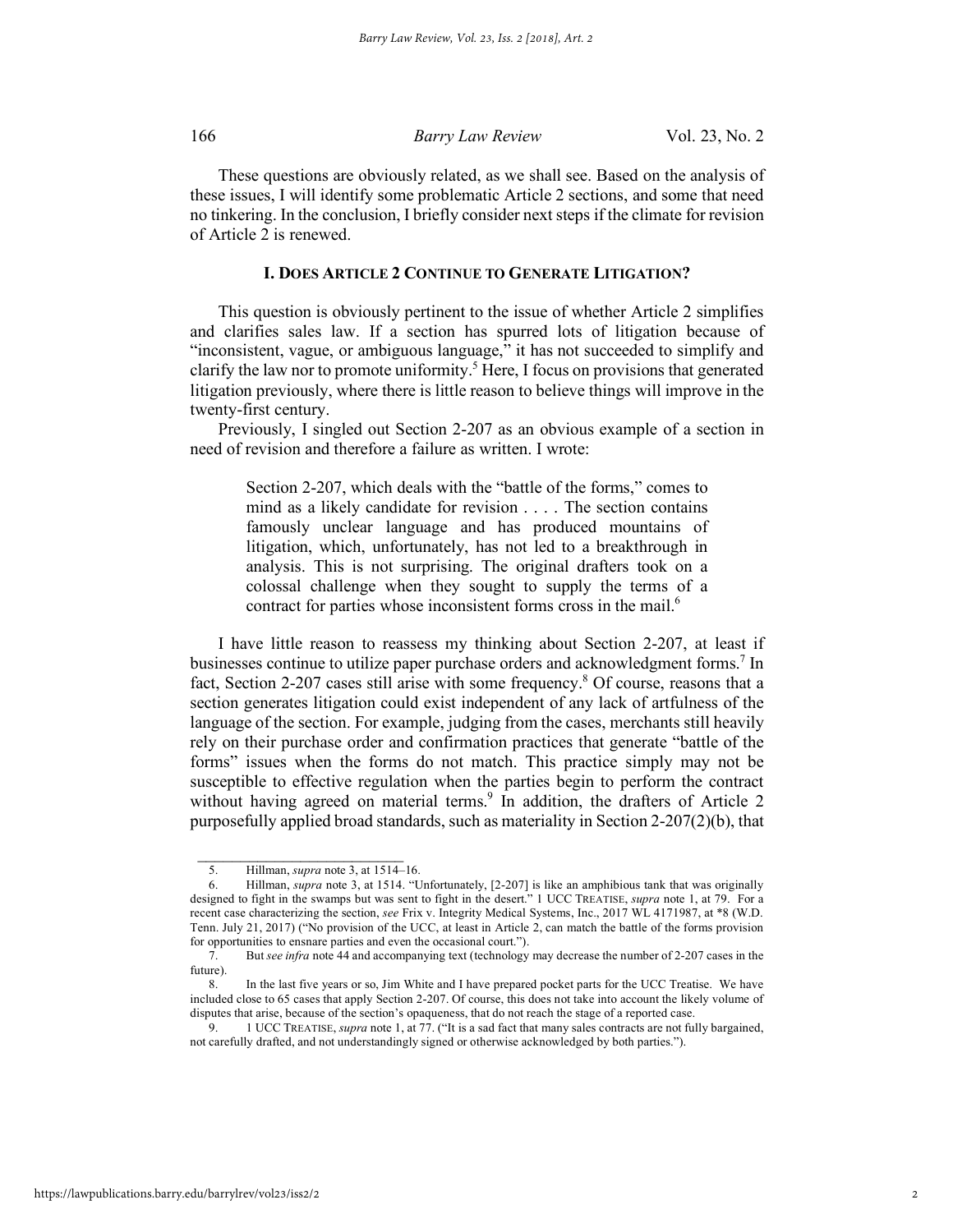might generate litigation, in part to accommodate the UCC goal in Section 1-  $103(a)(2)$  of allowing for the "continued expansion of commercial practices."<sup>10</sup>

Clearly, however, Section 2-207's language creates interpretation issues that modern commercial practices have not yet resolved and that promote litigation. A ton of secondary literature, including the UCC Treatise, covers its mishaps, and this is not the place to rehash the myriad problems of draftsmanship in detail.<sup>11</sup> A few examples should suffice. Why does subsection 1 introduce the issue of "additional" or "different" terms, when subsection 2, which explains whether terms are part of the contract or only "proposals," refers only to "additional" terms? What happens to "different" terms? For that matter, if a purchase order is silent on an issue (for example, it fails to disclaim the implied warranties of Sections 2-314 and 2-315), but the confirmation expressly fills the gap (for example, it disclaims all implied warranties), is the term in the confirmation an additional or a different term? After all, the Article 2 default is to set forth implied warranties, so a disclaimer of them in a confirmation arguably is "different." Further, when is an additional term a "material" alteration?<sup>12</sup> And why does Section 2-207 favor the first form over the second by providing that material terms in the second form drop out?<sup>13</sup> Finally, when should the court rely on subsection 3, which applies when "the writings of the parties do not otherwise establish a contract"?<sup>14</sup>

The drafting committee for revised Article 2, tried its hands at various revisions to Section 2-207 and the final effort would have improved matters.<sup>15</sup> The revised section read:

Subject to Section 2-202, if (i) conduct by both parties recognizes the existence of a contract although their records do not otherwise establish a contract, (ii) a contract is formed by an offer and acceptance, or (iii) a contract formed in any manner is confirmed in a record that contains terms additional to or different from those in the contract being confirmed, the terms of the contract, are:

(a) terms that appear in the records of both parties;

(b) terms, whether in a record or not, to which both parties agree; and

<sup>10.</sup> I made this point regarding another such standard: "The drafters intentionally left unconscionability open-ended, inviting parties to litigate and courts to engage in case-by-case contextual analysis of whether a contract or term should be struck down on fairness grounds. Litigation, therefore, does not [always] signal a problem of clarity or consistency. Instead, it demonstrates a choice made by the drafters in favor of a standard over a rule." See Hillman, *supra* note 3, at 1514–15.

<sup>11</sup>*. See, e.g*., 1 UCC TREATISE, *supra* note 1, at 77–134.

<sup>12</sup>*. See* U.C.C. § 2-207, cmt.4 (AM. LAW INST. & UNIF. LAW COMM'N 2017).

<sup>13</sup>*. See id*. at § 2-207(2)(b).

<sup>14.</sup> All of these issues are treated in 1 UCC TREATISE, *supra* note 1, at 77–134.

<sup>15.</sup> See 1 UCC TREATISE, *supra* note 1, at 116–34. Revised Article 2, including the 2-207 revision, never became law. *See supra* note 3.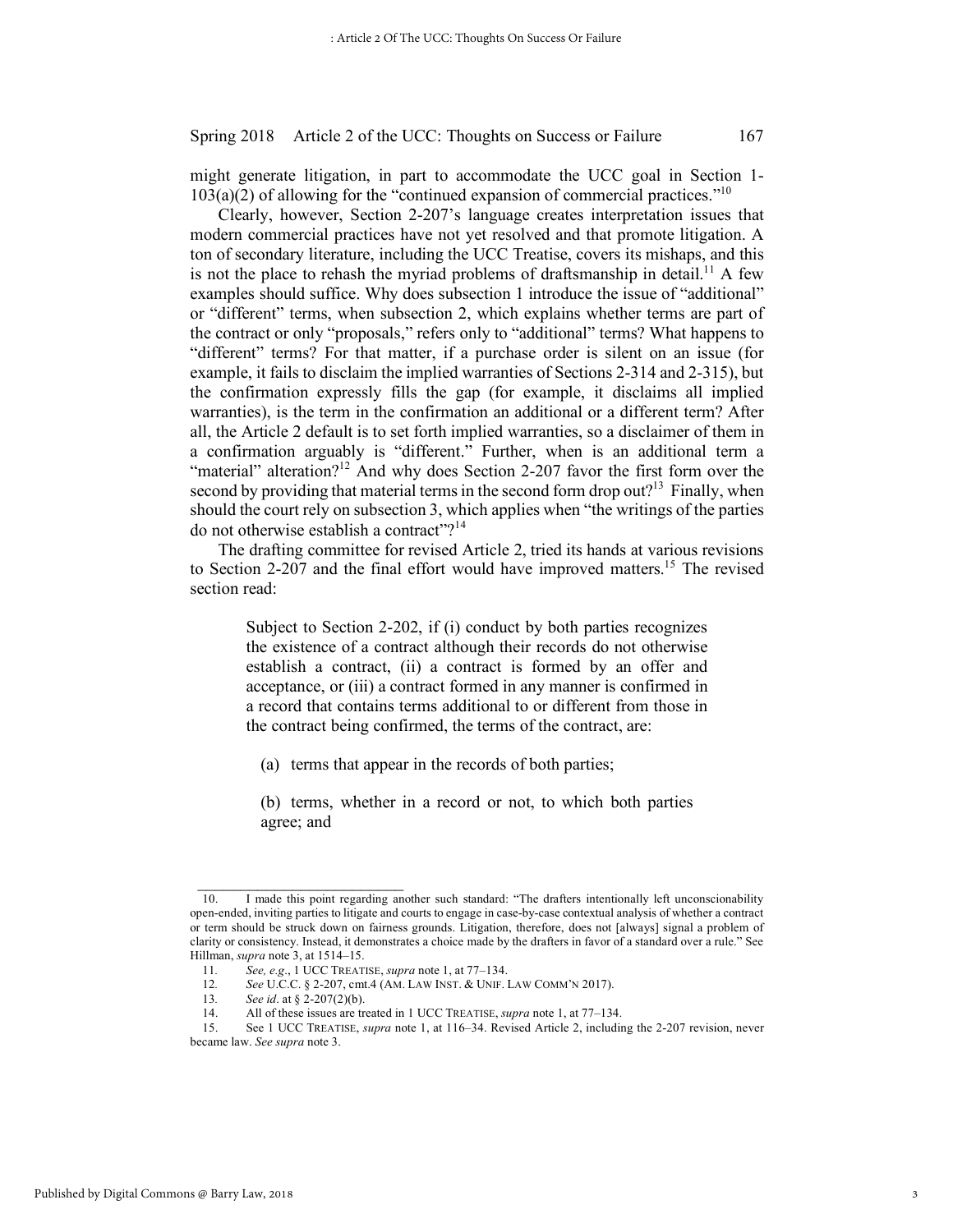terms supplied or incorporated under any provision of this Act.16

This approach would have been much less complicated. Among other things, it would have resolved the additional–different, materiality, and 2-207(3) mysteries by eliminating the offending language. Perhaps most important, sending the first form would not have created an advantage.<sup>17</sup>

Section 2-209 is another section that appears to raise issues relatively unchanged in today's sales law environment and that keeps the cases coming.18 Issues unresolved include what constitutes a "good faith" modification under subsection 1<sup>.19</sup> Another issue is the extent to which subsection 4's reference to waiver subsumes subsection 3's greater-than-\$500 writing requirement because "an attempt at modification or rescission . . . can operate as a waiver.<sup>"20</sup>

The same "can operate as a waiver" language especially causes headaches in the treatment of no oral modification (NOM) clauses. Section 2-209(2) authorizes the parties to write their own private Statute of Frauds for modification agreements and rescissions.21 But subsection 4 clouds the analysis by allowing oral waivers when the parties' "attempt at modification or rescission" "operate<sup>[s]</sup> as a waiver."<sup>22</sup> Questions raised by this language include precisely when does an oral modification in the face of a NOM clause waive the NOM clause—if always, there is nothing left of subsection 2. In addition, what exactly is an "attempt at modification"? Does it simply require an oral agreement to modify? Does it require reliance? Ultimately, Section 2-209 raises freedom of contract issues. However, does freedom mean that parties should have the power to make NOM clauses inviolate or does freedom mean that parties should be able to change their minds about requiring only written modifications? $2^{23}$ 

The UCC issues singled out here are not new. As noted, judging from the reported cases, twenty-first century developments have not yet resolved or exacerbated these problems. But changes in technology may signal their obsolescence.<sup>24</sup> That is the subject of the next section of this essay.

 $\frac{1}{2}$  ,  $\frac{1}{2}$  ,  $\frac{1}{2}$  ,  $\frac{1}{2}$  ,  $\frac{1}{2}$  ,  $\frac{1}{2}$  ,  $\frac{1}{2}$  ,  $\frac{1}{2}$  ,  $\frac{1}{2}$  ,  $\frac{1}{2}$  ,  $\frac{1}{2}$  ,  $\frac{1}{2}$  ,  $\frac{1}{2}$  ,  $\frac{1}{2}$  ,  $\frac{1}{2}$  ,  $\frac{1}{2}$  ,  $\frac{1}{2}$  ,  $\frac{1}{2}$  ,  $\frac{1$ 

<sup>16.</sup> Amended section 2-207 is set forth in 1 UCC TREATISE, *supra* note 1, at 117–18.

<sup>17.</sup> See 1 UCC TREATISE, *supra* note 1, at 117–19.

<sup>18.</sup> In the last five years, close to thirty pocket part cases have been added to the UCC Treatise that apply U.C.C. § 2-209.

<sup>19</sup>*. See* Robert A. Hillman, *A Study of Uniform Commercial Code Methodology: Contract Modification under Article Two*, 59 N.C. L. REV. 335, 353–56 (1981).

<sup>20</sup>*. See* Hillman, *supra* note 19, at 364–70.

<sup>21.</sup> U.C.C. § 2-209(2) (AM. LAW INST. & UNIF. LAW COMM'N 2017).

<sup>22</sup>*. Id.* at § 2-209(4).<br>23. On all of this, se

<sup>23.</sup> On all of this, *see* Hillman, *supra* note 19, at 364–70. Another mystery of Article 2 is the meaning of "basis of the bargain" in section 2-313 (Express Warranties by Affirmation, Promise, Description, Sample). See 1 UCC TREATISE, *supra* note 1, at 869–82.

<sup>24.</sup> See *infra* note 42, and accompanying text.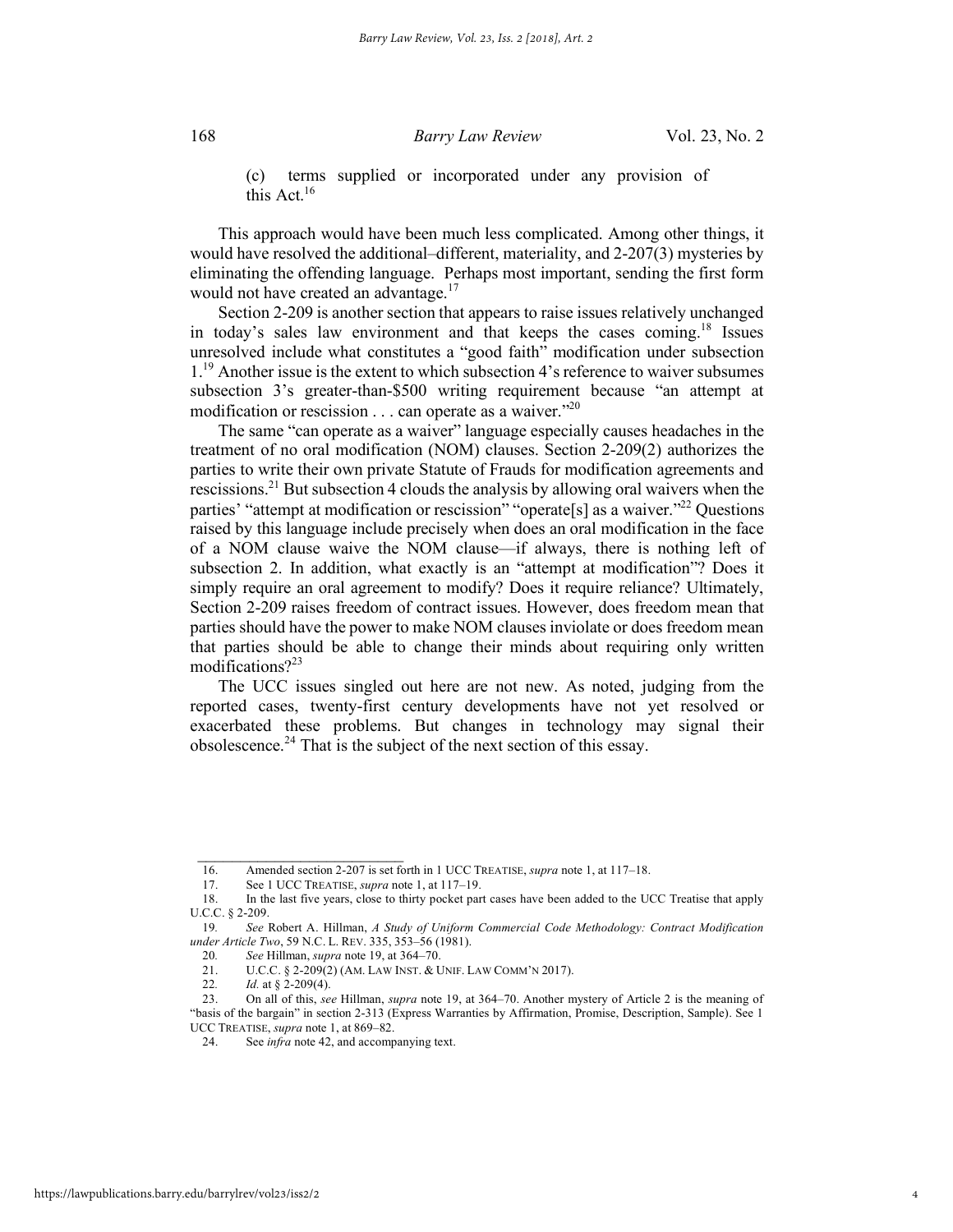#### **II. DOES ARTICLE 2 KEEP UP WITH TWENTY-FIRST CENTURY TECHNOLOGY?**

The second criterion concerns whether Article 2 has kept up with changes in technology. If not, Article 2 has failed another goal of the Code set forth in Section 1-103(a)(2), to support "the continued expansion of commercial practices." As the conclusion to Part I intimates, we are at the point now where it is fair to speculate about whether Article 2 should survive in the age of the Internet, smart phones, smart contracts, algorithmic contracts, and digital standard forms.<sup>25</sup> In fact, today much commerce governed by Article 2 consists of sales of goods and intellectual property licenses formed electronically. These transactions create new issues, including some that have been resolved—whether Internet sales satisfy the writing requirement of Section 2-201—and some that are boiling up—what constitutes an enforceable digital agreement between a business and consumer, and what terms are substantively fair and enforceable in that context.

Of course, evaluating Article 2 in light of certain technological changes may be premature or unnecessary. Evaluation would be premature if technology is in flux and likely to create new issues down the road.<sup>26</sup> The "smart contract" revolution is a good example.<sup>27</sup> Articles are now popping up on this new digital transaction type, but explanations of what a smart contract is and does are technical and challenging, at least to tech amatuers (like me). For purposes of this discussion, the following explanation of a smart contract is helpful, although it only scratches the surface:

Smart contracts enable firms to transact without the need for law or courts. They can autonomously negotiate with other parties (or other parties' smart contracts), and then attach directly to the parties' information systems so that goods or payment promised by the contract are automatically delivered.<sup>28</sup>

<sup>25</sup>*. See, e.g*., Lauren Scholz, *Algorithmic Contracts*, 20 STAN. TECH. L. REV. 128 (2017).

<sup>26.</sup> Hillman, *supra* note 3, at 1516–17 ("The experience of the drafters of Article 4 illustrates this point. They wisely elected not to draft rules to govern the electronic presentment of checks, an obvious wave of the future, because banks had not yet adopted the technology and the drafters could not foretell precisely how the system would operate.").

<sup>27</sup>*. See, e.g*., Jeremy M. Sklaroff, *Smart Contracts and the Cost of Inflexibility*, 166 U. PA. L. REV. 263 (2017).

<sup>28</sup>*. Id.* at 266–67. Another helpful definition appears in Richard Holden & Anup Malani*, Can Blockchain Solve the Holdup Problem in Contracts?* 5 (Univ. Chicago Coase-Sandor Inst. for Law & Econ., Working Paper No. 846, 2018), https://ssrn.com/abstract=3093879: "Smart contracts are computer scripts that execute transactions, including transactions that constitute mutual promises between contracting parties . . . . When created on blockchain, the future transactions envisioned in the smart contract are automatically executed and, because of the inalterability of the blockchain, cannot practically be stopped." *Id.* at 4–5.

<sup>&</sup>quot;[A] transaction on a computer network with blockchain infrastructure . . . is witnessed by others on the network (distributed), is made public to everyone on the network (open), and cannot be changed without a tremendous amount of computer power or cost (unalterable)." *Id.* at 4.

Sklaroff offers an example in which a lessor of cars can activate or terminate operation of the cars remotely. Lessor and lessee "have pre-specified a bargaining logic based on their desired terms . . . . [Lessor] runs a blockchain program that monitors his accounts and inventory, analyzes [lessee's] terms, and then autonomously negotiates terms acceptable to both." Sklaroff, *supra* note 27, at 13–14. Lessee also runs a blockchain program that monitors the lessee's funds. "Both applications are authorized to bargain and enter into a smart contract for their respective owners." *Id.* at 14. If the lessee fails to make a payment, the smart contract can terminate operation of the cars. *Id.*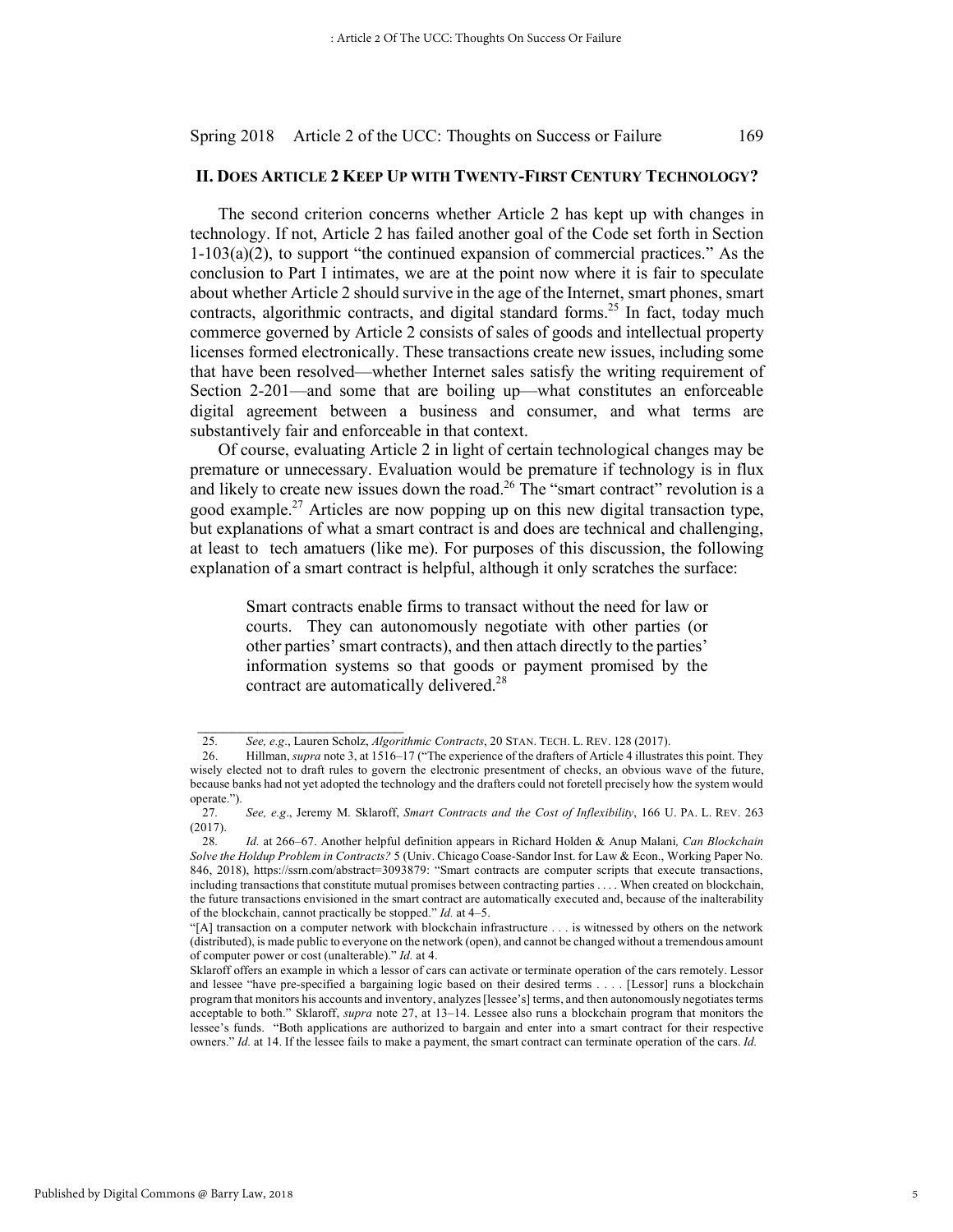A debate roils about whether "smart contracts will revolutionize the way firms transact [business] and [whether they will] fundamentally transform our social and legal institutions. $\frac{1}{2}$ <sup>29</sup> Advocates believe that smart contracts will create efficiencies such as increasing the speed and accuracy of exchanges, reducing drafting costs, and creating less expensive enforcement techniques.<sup>30</sup> Others disagree and worry that smart contracts eliminate the parties' flexibility to draft broadly and to enforce terms selectively, both necessary to deal with uncertainty in "volatile or uncertain environments."<sup>31</sup> Legislation should await some resolution of whether these predictions one-way or the other have any merit. In short, as smart contracts demonstrate, revision is premature if lawmakers would have difficulty predicting technology's effect on commercial parties' methods of doing business.

Lawmakers also should not overreact to changes in technology if, on balance, existing law can handle particular new issues.<sup>32</sup> As an example, fancy new gadgets, filled with software, are flooding markets and, inevitably, some will not live up to their marketing boasts. Warranty law will come into play. Article 2's warranty scheme seems up to the task, with at least one caveat.<sup>33</sup> Section 2-316(1)'s direction to construe express warranties and disclaimers, consistently if possible, may not adequately reconcile vendors' strong propensity to make assertions about their products that constitute express warranties, only to disclaim them in their digital standard forms.<sup>34</sup> For another more general example, technology facilitates planning and drafting contracts, sending notices, assembling documents, etc., but it is not clear that such modern advances render Article 2's general approach to interpretation and gap filling obsolete. $35$ 

Some legal adaptation to technology has already occurred. Article 1, for example, defines "signed" in part for the purposes of the Section 2-201 Statute of Frauds, as including "using any symbol executed or adopted with present intention to adopt or accept a *writing*."36 But the Code defines a "writing" as including "printing, typewriting, or any other intentional reduction to tangible form." $37$  Courts have found that "tangible" includes electronic contracts because they can be saved

 $\mathcal{L}_\text{max}$ 29. Sklaroff, *supra* note 27, at 276.

<sup>30</sup>*. See, e.g*., Reggie O'Shields, *Smart Contracts: Legal Agreements for the Blockchain*, 21 N.C. BANKING INST. 177, 183 (2017).

<sup>31.</sup> Holden and Finkelstein, *supra* note 28; *See also* Holden & Malani, *supra* note 27, at 21 ("[S]mart contracts require the parties and/or a hired programmer to script [the] contract[].").

<sup>32</sup>*. See, e.g*., Robert A. Hillman & Jeffrey J. Rachlinski, *Standard-Form Contracting in the Electronic Age*, 77 N.Y.U. L. REV. 429, 430 (2002).

<sup>33</sup>*. See, e.g*., Davidson v. Apple, Inc., 2017 WL 3149305 (N.D. Cal. 2017).

<sup>34.</sup> See Robert A. Hillman & Ibrahim Barakat, *Warranties and Disclaimers in the Electronic Age,* 11 YALE J. OF LAW & TECH. 1, 2–3 (2009) (fifty-three of fifty-four software titles sampled made express warranties that were then disclaimed).

<sup>35.</sup> "For reasons that are partly historical and partly driven by the modern market for gasoline, sellers of oil and of oil derivatives such as gasoline have traditionally agreed to sell at a 'posted price.' In the earliest days of oil production, this was apparently a price on a note nailed to a post in an oil field. More recently, it is the price, disclosed on a Web site, which a gasoline wholesaler offers to retail gas stations. Of course, this is a price to be fixed by the seller under 2–305(2) and so must be fixed in 'good faith.'" 1 UCC TREATISE, *supra* note 1, at § 4:15. *See also* George G. Triantis, *Improving Contract Quality: Modularity, Technology, and Innovation in Contract Design*, 18 STAN. J. L. BUS. & FIN. 177 (2013).<br>36. U.C.C. § 1-201(b)(37) (

<sup>36.</sup> U.C.C. § 1-201(b)(37) (AM. LAW INST. & UNIF. LAW COMM'N 2017) (emphasis added).<br>37 Id at \$ 1-201(b)(43)

*Id.* at § 1-201(b)(43).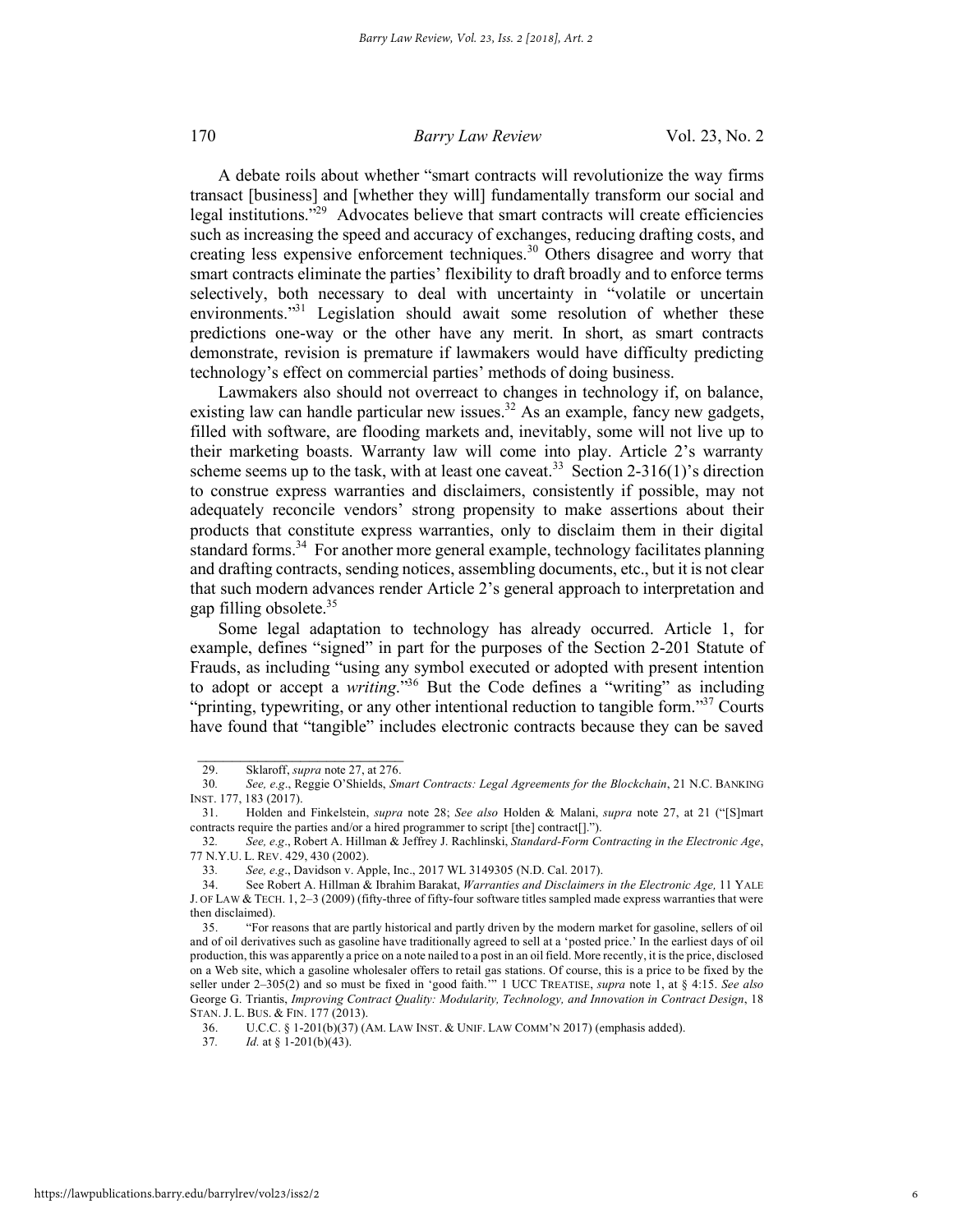on a hard drive and printed.38 The Uniform Electronic Transactions Act (UETA) also authorizes the use of electronic signatures and records.<sup>39</sup>

But many Article 2 issues remain. For example, certainly the appearance of software licenses and hard goods loaded with software exacerbates the sale-of-goods versus services quagmire that determines whether Article 2 even applies.<sup>40</sup> Because the Internet facilitates rapid communication and collaboration, many formation and modification processes likely also will change in the future.<sup>41</sup> In fact, old methods of forming business contracts that implicate the "battle of the forms," modification agreements, and other offer and acceptance practices may eventually become only of historical interest.42 Changes in technology may mean the obsolescence of Sections 2-207 and 2-209.<sup>43</sup> In fact, despite the number of cases that still arise, we may have reached a tipping point with respect to Section 2-207, with commercial parties increasingly doing business online subject to posted terms on their website:

Commercial parties have increasingly stopped exchanging forms as their mode of contracting or as their method for confirming an agreement; they choose instead to place and receive orders through web applications. In this new environment, the battle of the forms may be irrelevant to commercial transactions.<sup>44</sup>

On the other hand, "battle of the forms" type problems may continue to raise serious issues in the context of automated "smart" contracting, if "no means are provided for reconciling conflicting contractual terms."45

Perhaps the most important current issue influenced by modern technology that needs more study is whether Article 2 should be revised to regulate business to consumer standard-form Internet contracts. It is not surprising that many analysts believe the Internet has only exacerbated the problem of business opportunism by,

44. Mootz, *supra* note 43, at 273.<br>45. Jose Angelo Estrella Faria, *e* 

<sup>38</sup>*. See, e.g*., Bazak Intern. Corp. v. Tarrant Apparel Group, 378 F. Supp. 2d 377 (S.D.N.Y. 2005).

<sup>39.</sup> See 1 UCC TREATISE, *supra* note 1, at 68 (quoting UETA to the effect that "in the context of Articles 2 and 2A, the UETA provides the vehicle for assuring that [electronic] transactions may be accomplished and affected via an electronic medium.").

<sup>40.</sup> U.C.C. § 2-102 (AM. LAW INST. & UNIF. LAW COMM'N 2017). *See, e.g*., In re VTech Data Breach Litigation, 2017 WL 2880102 (N.D. Ill. July 5, 2017).

<sup>41.</sup> Donnie L. Kidd, Jr. & William H. Daughtrey, Jr., *Adapting Contract Law to Accommodate Electronic Contracts: Overview and Suggestions*, 26 RUTGERS COMPUTER & TECH. L.J. 215, 217–18 (2000); Qizhi Dai & Robert J. Kauffman, *Business Models for Internet-Based B2B Electronic Markets*, 6 INT'L J. ELECTRONIC COM. 41, 60 (2002).

<sup>42</sup>*. See* Amelia Rawls, *Contract Formation in an Internet Age*, 10 COLUM. SCI. & TECH. L. REV. 200, 203 (2009) ("Nearly instantaneous electronic contracting is increasingly common and has taken on many forms, including even the use of electronic agents to reduce transaction costs by altogether eliminating human involvement.").

<sup>43</sup>*. See* Francis J. Mootz, *After the Battle of the Forms: Commercial Contracting in the Electronic Age*, 4 I/S: J.L. & Pol'y for Info 271, 274, 279 (2008). *See also id.* at 279; Mark A. Lemley, *Terms of Use*, 91 MINN. L. REV. 459, 483 (2006).

<sup>45.</sup> Jose Angelo Estrella Faria, *e-Commerce and International Legal Harmonization: Time to Go Beyond Functional Equivalence*, 16 S. AFR. MERCANTILE L. J. 529, 555 (2004). Thus, "battle of the forms" issues can arise in digital transactions, absent a smart-contract approach that allows for "autonomous[] negotiat[ion]." Sklaroff, *supra* note 27, at 276.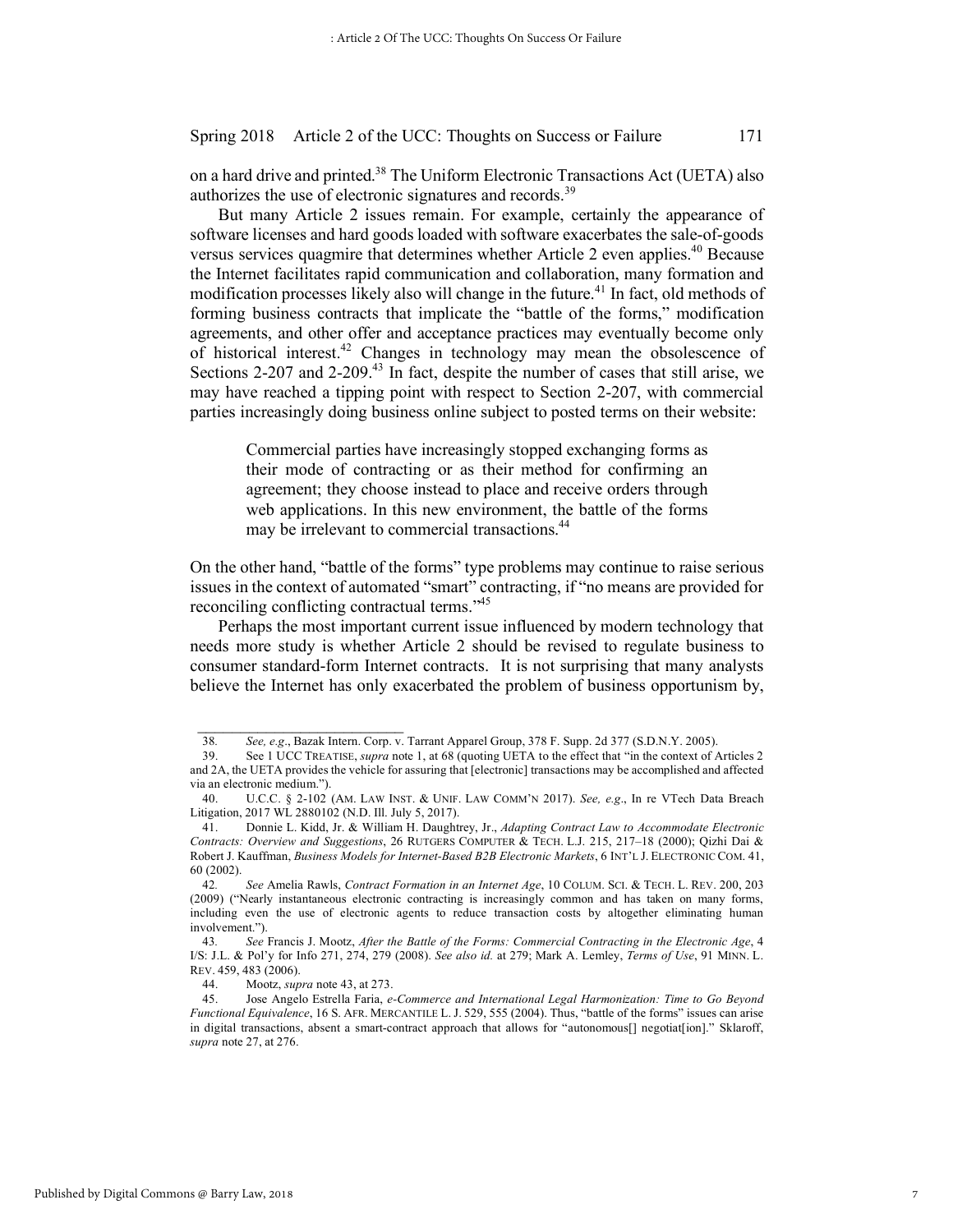among other things, facilitating merchants' presentation of obtuse and lengthy standard forms and merchants' creation of questionable methods of acceptance in an environment in which few consumers read their voluminous, overly technical forms.46 Whether large legislative changes are in order is debatable, however. After all, Internet standard-form contracting generally affords consumers more time to consider their transaction and to search for better deals. Consumers are also free from the coerciveness of sales agents or the impatience of other customers waiting in line. In addition, it is easy in the digital world to spread the word about unsavory business practices. Negative publicity should incentivize businesses to draft reasonable terms. Such advantages may counterbalance those of businesses in the digital world.<sup>47</sup>

If arguments for revision prevail, Article 2's current approach to the problem of merchant opportunism is not a helpful starting point. Sections 2-204 and 2-206 on formation relax some common law requirements such as definiteness and manners of acceptance, but understandably have nothing pertinent to say about the formation and content problems of Internet standard-form contracts.<sup>48</sup> Courts require a "manifestation of assent" by consumers to terms after they have received reasonable "inquiry notice."<sup>49</sup> Thus, courts enforce so-called clickwrap terms that require clicking "I agree" adjacent to the screen presentation of the standard form, which process resembles signing a paper contract.50 Courts balk, however, at browsewrap terms that require arduous searching even to unearth them.<sup>51</sup> The danger is that consumers with little patience and with good reason not to read the forms will click "I agree" or the like to substantively nasty terms regardless of the manner of their presentation.<sup>52</sup>

 $\frac{1}{2}$  ,  $\frac{1}{2}$  ,  $\frac{1}{2}$  ,  $\frac{1}{2}$  ,  $\frac{1}{2}$  ,  $\frac{1}{2}$  ,  $\frac{1}{2}$  ,  $\frac{1}{2}$  ,  $\frac{1}{2}$  ,  $\frac{1}{2}$  ,  $\frac{1}{2}$  ,  $\frac{1}{2}$  ,  $\frac{1}{2}$  ,  $\frac{1}{2}$  ,  $\frac{1}{2}$  ,  $\frac{1}{2}$  ,  $\frac{1}{2}$  ,  $\frac{1}{2}$  ,  $\frac{1$ 

<sup>46.</sup> Hillman & Rachlinski, *supra* note 32, at 432–33; *but see* Ronald J. Mann & Travis Siebeneicher, *Just One Click: The Reality of Internet Retail Contracting*, 108 COLUM L. REV. 984, 1011 (2008) ("[T]he contracts found on Internet retailers' websites contain the standard, pro-seller boilerplate provisions—arbitration, disclaimers of consequential damages, and the like—much less frequently than would be expected. No such clauses appear in the contracts for more than half of the retailers that we studied.").

<sup>47</sup>*. See* Hillman & Rachlinski, *supra* note 32, at 462–464; *but see* Robin Bradley Kar & Margaret Jane Radin, *Pseudo-Contract & Shared Meaning Analysis*, 132 HARV. L. REV. (forthcoming 2019) (available at https://ssrn.com/abstract=3124018) (people may be starting to buy into the superficially simple picture of contract formation). In 2014 General Mills created a furor by including a mandatory arbitration provision when customers downloaded coupons. General Mills quickly eliminated the term. Stephanie Strom, *When 'Liking' a Brand Online Voids the Right to Sue*, N.Y. TIMES (Apr. 16, 2014) https://www.nytimes.com/2014/04/17/business/when-liking-abrand-online-voids-the-right-to-sue.html.

<sup>48.</sup> U.C.C. § 2-204(3) (AM. LAW INST. & UNIF. LAW COMM'N 2017) ("Even though one or more terms are left open a contract for sale does not fail for indefiniteness if the parties have intended to make a contract and there is a reasonably certain basis for giving an appropriate remedy."; U.C.C. § 2-206(1)(a) (AM. LAW INST. & UNIF. LAW COMM'N 2017) ("An offer to make a contract shall be construed as inviting acceptance in any manner and by any medium reasonable in the circumstances.").

<sup>49.</sup> Specht v. Netscape Comm. Corp., 306 F.3d 17, 30–31 (2d Cir. 2002). *See* Brian Bix, *Consent and Contracts*, THE ROUTLEDGE HANDBOOK OF THE ETHICS OF CONSENT 264–65 (*Andreas Müller & Peter Schaber* eds., forthcoming 2018) (available at https://ssrn.com/abstract=3031183).

<sup>50</sup>*. See, e.g*., Tres Jeanee, Inc. v. Brolin Retail Sys. Midwest, Inc., No. 3:07-CV-139-H, 2007 WL 3118482 (W.D. Ky. Oct. 22, 2007).

<sup>51</sup>*. See, e.g*., *Netscape Comm. Corp*., 306 F.3d 17.

<sup>52</sup>*. See* NANCY S. KIM, WRAP CONTRACTS: FOUNDATIONS AND RAMIFICATIONS 44–52 (2013). Nancy Kim labels as "crook" terms those that diminish rights unrelated to the present contract and "shield" terms as those that eliminate rights in the present contract, such as disclaimers and remedy limitations. In addition, "sword" terms require, for example, mandatory arbitration. *See* Danielle Kie Hart, *Form & Substance in Nancy Kim's Wrap*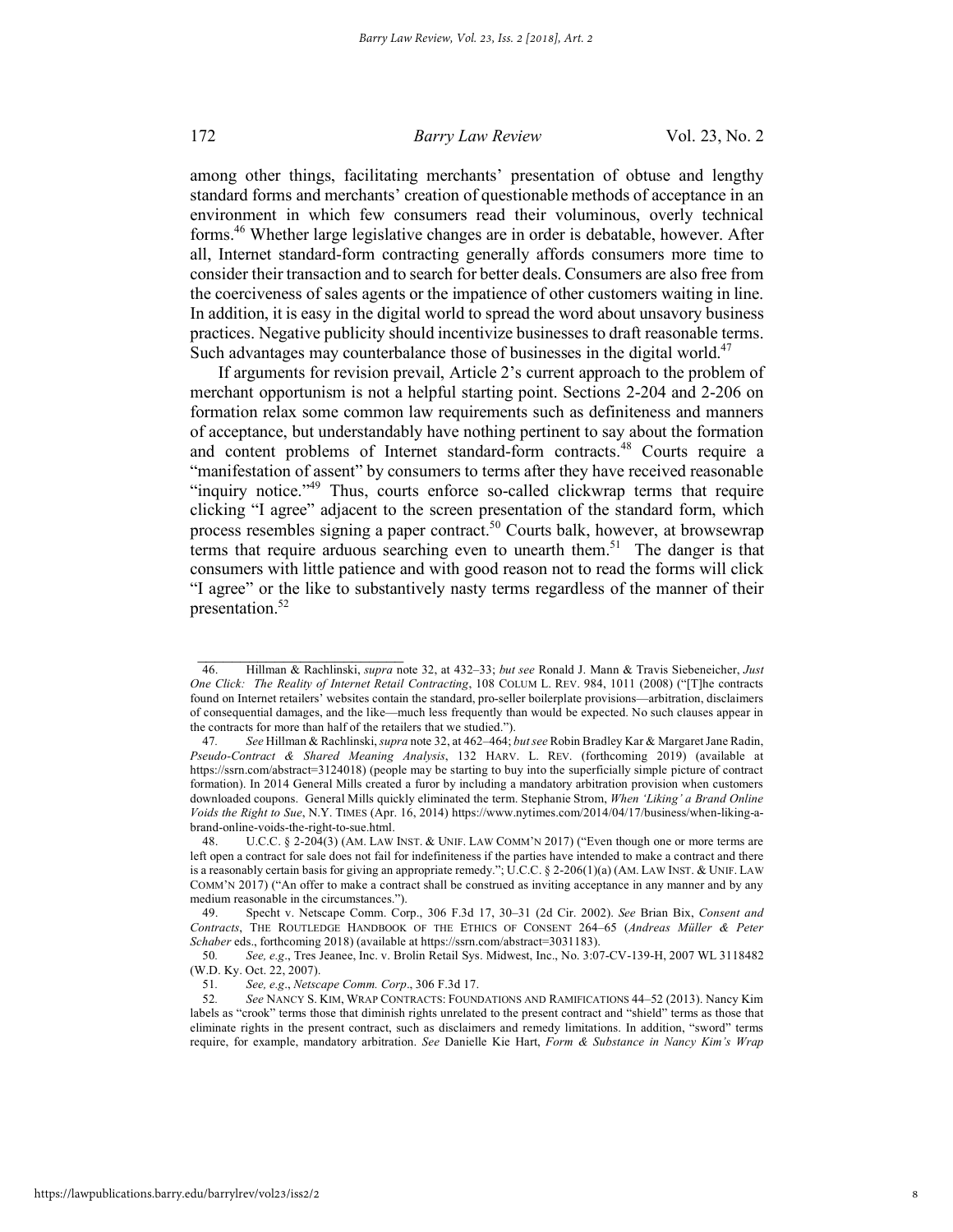Suggestions for legal intervention that go beyond the judicial clickwrap– browsewrap distinction abound, but each presents problems. One solution would require consumers to click "I agree" next to each contestable term, but will consumers become cautious and slow down even in this environment or just rapidly click through each term? For that matter, it is not in the interest of either businesses or consumers to bog down contract formation by such procedures.<sup>53</sup> Another solution is to create a governmental agency to pre-approve terms. Such an approach would be costly and time consuming and would introduce all of the pitfalls of agencies, such as lack of resources to promulgate effective strategies and capture by the industry.<sup>54</sup>

A third suggestion is to increase the punch of substantive unconscionability and other policing doctrines.55 One writer even advocates dispensing with the requirement that businesses set forth boilerplate terms and satisfy inquiry notice on the theory that assent to standard forms is a useless fiction. Instead, courts should strike unfair terms that businesses reveal upon a dispute.<sup>56</sup> Such approaches require confidence that courts can sort out enforceable and unenforceable terms under the rubric of unconscionability or the like in a manner that guides contract drafters and reduces litigation. I am doubtful. For example, suppose the law dispensed with inquiry notice. A vendor wishes to license its software "as is." The software doesn't work and the licensee complains. The vendor responds: "Sorry, licensee, one of our terms that we didn't have to reveal is that you were licensing the software 'as is.'" Is the term unconscionable? "As is" clauses have a long history of enforcement, but faced with a product that does not work and the lack of notice, I doubt that a court would enforce the term. If not, this means that vendors can never enforce software "as is" terms if they followed law that does not require inquiry notice.

Still another proposed solution to the problem of Internet boilerplate is to encourage private sector rating services. This has some appeal, but requires easy access to standard forms. The American Law Institute's Principles of the Law of Software Contracts (ALI Principles) calls for disclosure of forms on websites before a consumer enters a transaction and would facilitate the rating services in this regard.<sup>57</sup> Even without the aid of formal rating services, the ALI Principles take the position that advanced disclosure supports Internet watchdog groups that publicize potentially unfair terms, such as authorizing unilateral modification, unfair arbitration, or negative options. 58

Disclosure is itself a contentious subject, however. Naysayers assert that disclosure is useless and costly (in this context and even in other disclosure

56. Tess Wilkinson-Ryan, *The Perverse Consequences of Disclosing Standard Terms*, 103 Cornell L. Rev. 117, 168 ("Termlessness is not quite as disruptive a notion as it looks at first glance.").<br>57. PRINCIPLES OF THE LAW OF SOFTWARE CONTRACTS § 2.02 (AM. LAW INST.

*Contracts*, 44 SW. L. REV. 251, 252 (2014) (quoting Kim at n.4). Professor Hart argues that the Internet is a "coercive contracting environment" for consumers.

<sup>53.</sup> Robert A. Hillman & Maureen O'Rourke, *Defending Disclosure in Software Licensing*, 78 U. CHI. L. REV. 95, 108–09 (2011).

<sup>54</sup>*. Id.* 

<sup>55.</sup> RESTATEMENT OF CONSUMER CONTRACTS (AM. LAW INST., Counsel Draft No. 3, at 4–5, 2017).

<sup>57.</sup> PRINCIPLES OF THE LAW OF SOFTWARE CONTRACTS  $\S 2.02$  (AM. LAW INST. 2009).<br>58 Id at  $\S 2.02$  cmt h

*Id.* at § 2.02 cmt. h.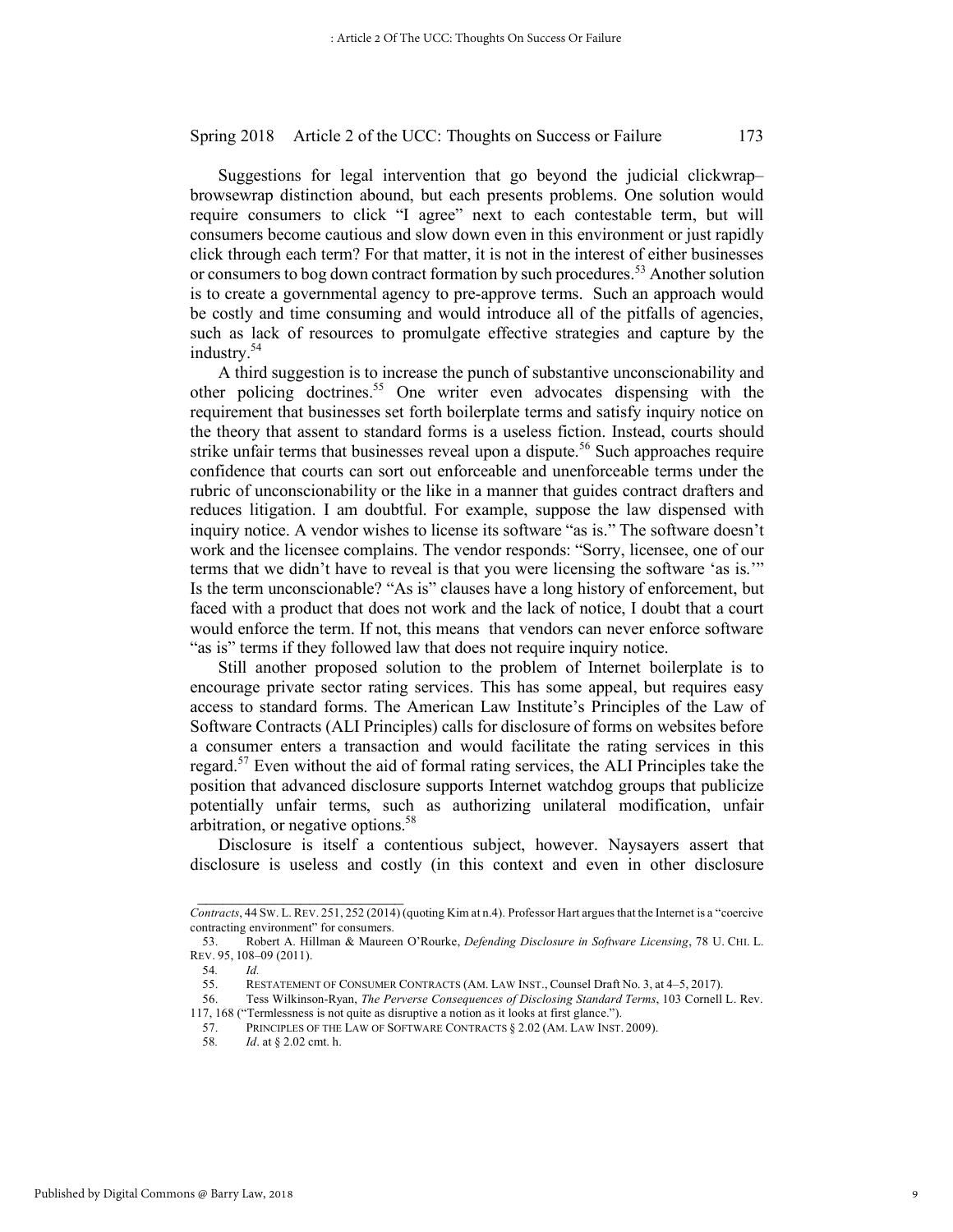regimes).<sup>59</sup> These skeptics fail to consider how digital communication increases the potential for Internet users to spread the word about unfair terms. Further, disclosure is relatively costless to consumers precisely because they do not read the terms. It is also inexpensive for vendors who can display their standard form on their homepage. Even if disclosure does not establish true assent to boilerplate, disclosure skeptics also fail to appreciate its importance for reasons of autonomy, corrective justice, and morality, issues I have treated elsewhere.<sup>60</sup> Finally, one disclosure skeptic argues that disclosure has the perverse effect of "inhibit[ing] substantive objections to . . . terms" because of consumers' belief that they have a moral duty to honor their contracts.<sup>61</sup> The evidence is thin, and one wonders if consumers really have any position on terms they have not read or would not understand even if revealed at the time of a dispute.

The problem of consumer assent to Internet standard-form transactions is far from resolved. Current Article 2 is no help. In Part III, however, I set forth an example of one approach of the UCC that contributes to the UCC's adaptability to the new millennia.

### **III. DOES ARTICLE 2 IMPEDE TWENTY-FIRST CENTURY COMMERCIAL PRACTICES?**

Part III's question obviously relates to the previous technology discussion. To the extent that Article 2 does not provide answers to issues created by new commercial practices supported by technology, this lack of legal certainty creates costs. In this section, however, I want to focus on one successful approach of Articles 1 and 2. Potential reformers should hold on to Article 1's treatment of trade custom, course of dealing, and course of performance to interpret Article 2 contracts in order to capture what Llewellyn called the "situation sense" of the transaction.<sup>62</sup>

 $\frac{1}{2}$  ,  $\frac{1}{2}$  ,  $\frac{1}{2}$  ,  $\frac{1}{2}$  ,  $\frac{1}{2}$  ,  $\frac{1}{2}$  ,  $\frac{1}{2}$  ,  $\frac{1}{2}$  ,  $\frac{1}{2}$  ,  $\frac{1}{2}$  ,  $\frac{1}{2}$  ,  $\frac{1}{2}$  ,  $\frac{1}{2}$  ,  $\frac{1}{2}$  ,  $\frac{1}{2}$  ,  $\frac{1}{2}$  ,  $\frac{1}{2}$  ,  $\frac{1}{2}$  ,  $\frac{1$ 

*Id.* at  $(a)$ – $(c)$ .

<sup>59.</sup> OMRI BEN-SHAHAR & CARL E. SCHNEIDER, MORE THAN YOU WANTED TO KNOW: THE FAILURE OF MANDATED DISCLOSURE 13 (2014) ("[M]andated disclosure persistently fails to achieve its purposes, cannot be fixed, and too often causes harm. Lawmakers should stop using it. . . .").

<sup>60</sup>*. See* Hillman & O'Rourke, *supra* note 53 at 106–07.

<sup>61.</sup> Wilkinson-Ryan, *supra* note 56, at 172.

<sup>62</sup>*. See* KARL N. LLEWELLYN, THE COMMON LAW TRADITION: DECIDING APPEALS 121 (1960); U.C.C. § 1- 303 (AM. LAW INST.& UNIF. LAW COMM'N 2017) (Course of Performance, Course of Dealing, and Usage of Trade):

<sup>(</sup>a) A "course of performance" is a sequence of conduct between the parties to a particular transaction that exists if:

<sup>(1)</sup> the agreement of the parties with respect to the transaction involves repeated occasions for performance by a party; and

<sup>(2)</sup> the other party, with knowledge of the nature of the performance and opportunity for objection to it, accepts the performance or acquiesces to it without objection.

<sup>(</sup>b) A "course of dealing" is a sequence of conduct concerning previous transactions between the parties to a particular transaction that is fairly to be regarded as establishing a common basis of understanding for interpreting their expressions and other conduct.

<sup>(</sup>c) A "usage of trade" is any practice or method of dealing having such regularity of observance in a place, vocation, or trade as to justify an expectation that it will be observed with respect to the transaction in question. The existence and scope of such usage must be proved as facts . . . .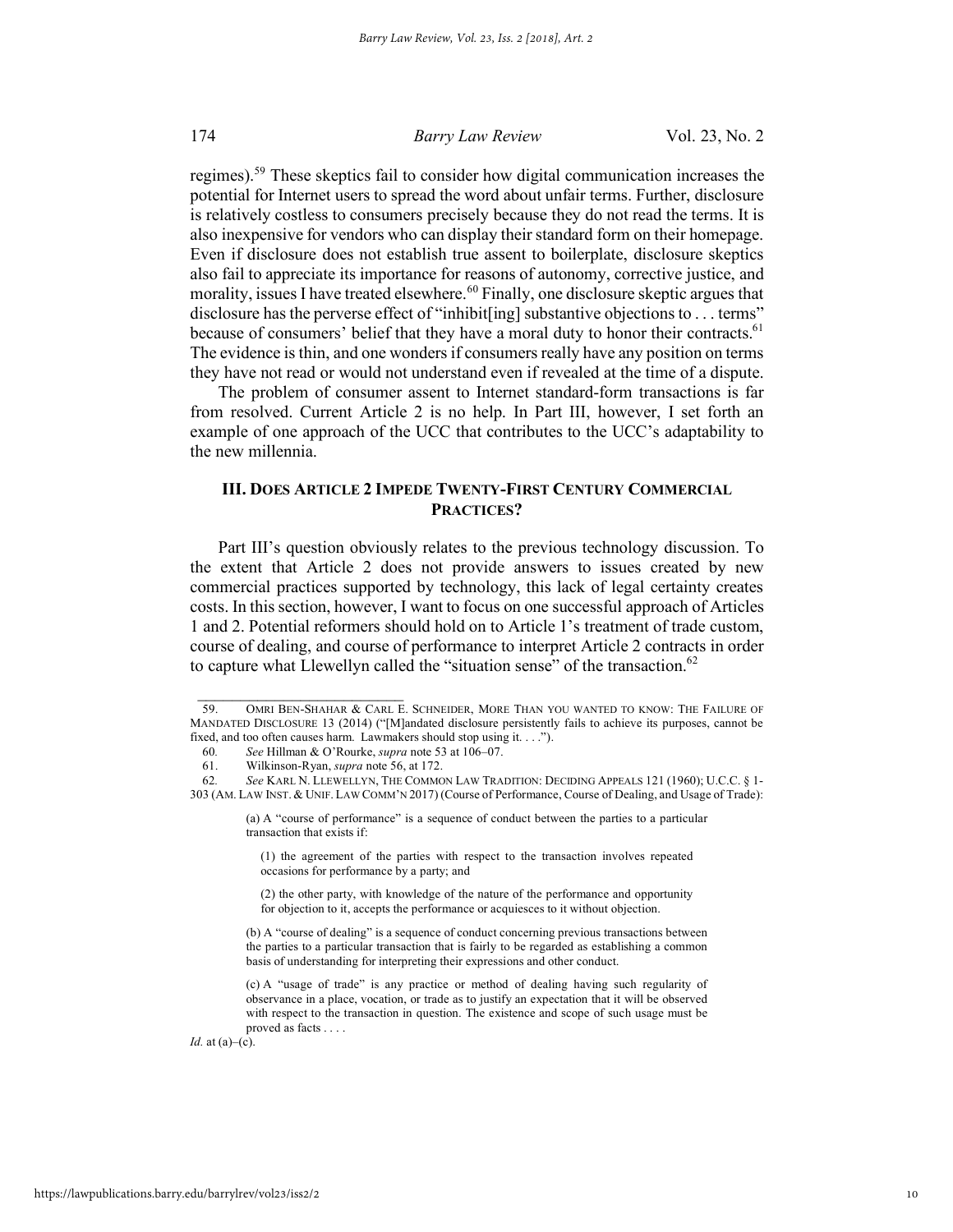Scholars debate the merits of this approach with fervor.<sup>63</sup> For example, skeptics (sometimes called textualists) believe that admitting extrinsic evidence impedes commercial practices because judges and juries are ill equipped to apply these sources and make mistakes when they do so. $^{64}$  Supporters of the Code approach, however (sometimes called contextualists), believe that the meaning of contract language cannot be realized without evidence of context.<sup>65</sup> Further, supporters have more faith in judges and juries to get it right.<sup>66</sup> In addition, as I have written in support of Article 2's approach, "parties often expect cooperation and flexibility from their contracting partner, not rigid adherence to the technical meaning of the written terms. Only the full picture can reveal the parties' reasonable expectations."67

In short, I am persuaded by what Justice Traynor said on this subject in another context years ago (despite Judge Kozinski's admonition that Traynor's approach "chips away at the foundation of our legal system"<sup>68</sup>):

If words had absolute and constant referents, it might be possible to discover contractual intention in the words themselves and in the manner in which they were arranged. Words, however, do not have absolute and constant referents . . . . The meaning of particular words or group of words varies with the . . . verbal context and surrounding circumstances . . . . <sup>69</sup>

Viewed in isolation, Traynor's argument for the importance of context seemed to pave the way for contracting parties to prove that "black" means "white" or that 500 means 300 in the context of their transaction. But Traynor cabined his argument by noting that evidence must be "reasonabl[y] susceptible" to a particular meaning and "credible" to shed meaning on contract language.<sup>70</sup> By relying on practices in a trade or sequences of conduct in the present or a previous contract, trade custom, course of dealing, and course of performance certainly meet Traynor's test. Each

<sup>63.</sup> An excellent summary of the arguments and of additional related issues appears in Joshua M. Silverstein, *Using the West Key Number System as a Data Collection and Coding Device for Empirical Legal Scholarship: Demonstrating the Method via a Study of Contract Interpretation*, 34 J.L. & COM. 203, 253–84 (2016).

<sup>64</sup>*. Id.* at 265; *see also* Lisa Bernstein, *Custom in the Courts*, 110 Nw. U.L. Rev. 63 (2015) (discussing the absence of statistical evidence).<br>65. Silverstein, *supra* no

<sup>65.</sup> Silverstein, *supra* note 63, at 265.

<sup>66.</sup> Silverstein, *supra* note 63, at 267; *see also* Shahar Lifshitz & Elad Finkelstein, A Hermeneutic Perspective on the Interpretation of Contracts, 54 AM. BUS. L.J. 519, 562–63 (2017) ("There is no reason to assume that [courts] are unable to identify the intentions of the parties even if these intentions are not embedded in the text of the contract . . . . [I]f discovering the consent of the parties outside of the agreement is a difficult task, it does not become easier when the courts are forced to work without access to all the relevant information.").

<sup>67.</sup> ROBERT A.HILLMAN, PRINCIPLES OF CONTRACT LAW (4th ed. forthcoming 2019); Lifshitz & Finkelstein, *supra* note 66, at 554 ("Relational contract theory preferred . . . interpretive techniques that allow the interpreter to consider sources external to the contractual text in order to interpret the contract according to the relationship between the parties.").

<sup>68.</sup> Trident Ctr. v. Conn. Gen. Life Ins. Co., 847 F.2d 564 (9th Cir. 1988).<br>69. Pac. Gas & Elec. Co. v. G.W. Thomas Drayage & Rigging Co., 442 P.

Pac. Gas & Elec. Co. v. G.W. Thomas Drayage & Rigging Co., 442 P.2d 641, 644 (Cal. 1968).

<sup>70</sup>*. Id*.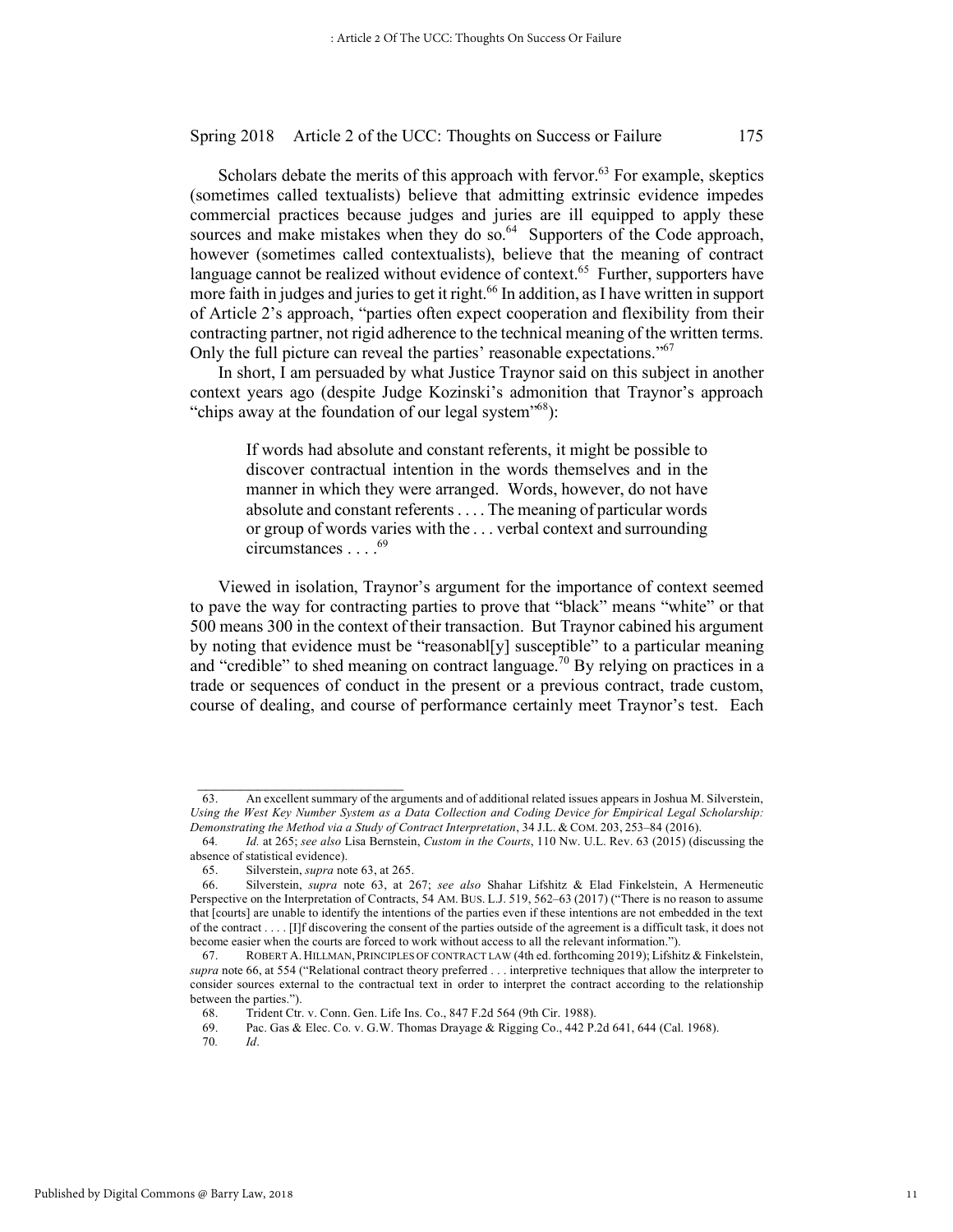source of evidence supports a reasonable interpretation of contract terms, not claims of subjective intent.<sup>71</sup>

Those opposed to Article 2's dependence on the use of extrinsic evidence also contend that the law should incentivize the drafting of relatively complete contracts, not allow drafters to rely on context to fill in the meaning of terms.<sup>72</sup> These analysts contend that complete contracts reduce lawsuits because issues over meaning will be limited.<sup>73</sup> Article 2's supporters argue, however, that the Article's reliance on context reduces the costs of planning, bargaining, and drafting contracts precisely because parties do not have to cover all the bases in the contract, many of which are unanticipated or unforeseen.<sup>74</sup> One commentator with a persuasive argument on this aspect of the debate has pointed out that the costs of planning "are incurred with certainty and in the present while enforcement costs are incurred rarely and well into the future."<sup>75</sup>

Case law suggests that the division between textual and contextual orientations is often not so stark.76 However, the UCC's invitation to courts to supplement the written contract with objective outside evidence in the interpretation process is crucial if the law's goal is to enforce a reasonable interpretation of the contract.<sup>77</sup> This strategy also helps position Article 2 to support new methods of doing business in the age of the Internet that may involve more communication and informality. I concede, of course, that the use of extrinsic evidence likely will have little role in contracts that rely on algorithms and other non-human interactions.<sup>78</sup>

<sup>71</sup>*. See, e.g*., Eskimo Pie Corp. v. Whitelawn Dairies, Inc., 284 F.Supp. 987 (S.D.N.Y. 1968). Of course, trade custom, course of dealing, and course of performance sources of evidence can prove a meaning that contradicts the dictionary definition of the language. *See, e.g*., Pac. Gas & Elec. Co., 442 P.2d at 644 n.6:

Extrinsic evidence of trade usage or custom has been admitted to show that the term "United Kingdom" in a motion picture distribution contract included Ireland ([*Ermolieff v. R.K.O. Radio Pictures*, 122 P.2d 3, 5–8 (Cal.1942)]); that the word "ton" in a lease meant a long ton or 2,240 pounds and not the statutory ton of 2,000 pounds ([*Higgins v. California Petroleum, etc., Co*., 52 P. 180 (Cal. 1898)]); that the word "stubble" in a lease included not only stumps left in the ground but everything "left on the ground after the harvest time" ([*Callahan v. Stanley*, 57 Cal. 476, 477–79 (1881)]); that the term "north" in a contract dividing mining claims indicated a boundary line running along the "magnetic and not the true meridian" ([*Jenny Lind Co. v. Bower & Co*., 11 Cal. 194, 197–99 (1858)]) and that a form contract for purchase and sale was actually an agency contract ([*Body–Steffner Co. v. Flotill Prods. Inc.*, 147 P. 2d 84, 85–89 (1944)]).

*But see* Lisa Bernstein, *The Myth of Trade Usages: A Talk for Kcon*, BARRY L. REV. (forthcoming 2018) (arguing trade usages do not exist and cannot be proven accurately if they did exist); Robert Scott, *Is Article 2 the Best We Can Do*, 52 HASTINGS L. J. 677, 686–688 (2001) ("incorporation of context . . . simply has not occurred in a meaningful way").

<sup>72.</sup> Silverstein, *supra* note 63, at 277.

<sup>73.</sup> Silverstein, *supra* note 63, at 272.

<sup>74.</sup> Silverstein, *supra* note 63, at 268–69.

<sup>75.</sup> Silverstein, *supra* note 63, at 281; *see also* Lifshitz & Finkelstein, *supra* note 66, at 557–558.

<sup>76.</sup> Lifshitz & Finkelstein, *supra* note 66, at 520–521 ("The textualist approach focuses primarily on the plain meaning of the language contained within the four corners of the contract. In contrast, the contextualist approach allows courts to consider a wider array of information outside the text of the agreement in order to comply with the parties' intended purpose . . . . However, a closer look at legal opinions from courts throughout the United States reveals a great deal of inconsistency regarding how to approach contract interpretation, even within states that putatively fit into either the textualist or contextualist camp.").<br>77. See supra note 67, and accompanying text.

<sup>77</sup>*. See supra* note 67, and accompanying text.

See *supra* notes 26–31 and accompanying text.